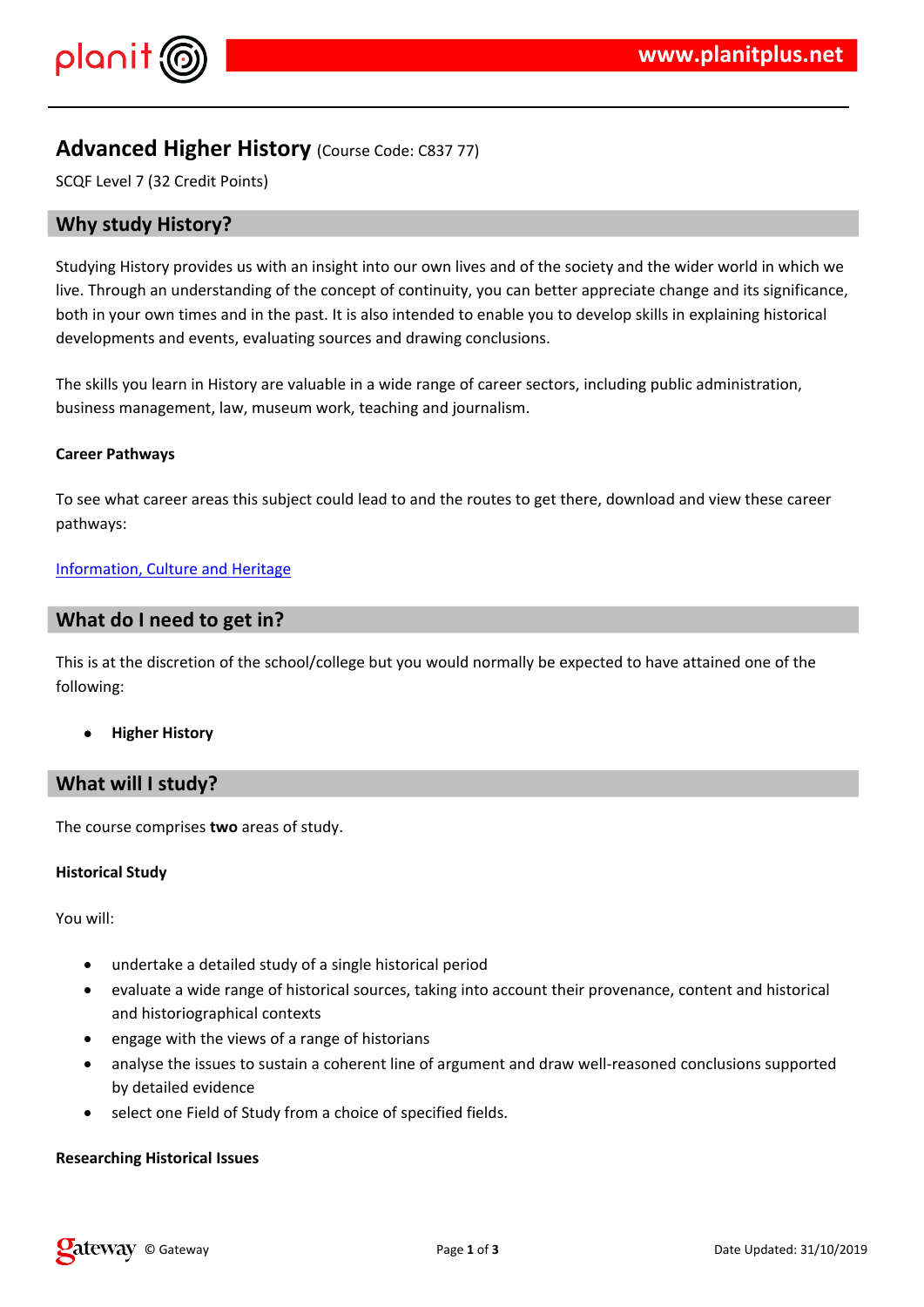$\mathbf{3}$ %\$\$

> $\frac{96\%}{8588\,(00)}$  \$ 1.  $2\frac{96}{96}$  % &  $(5)$   $$9($ % & ) %& %& . % & 5 1 \$ %&&%& % & & %(& & & )%& % &  $\%$ %&&  $8 # 880 \% 88 8 *$  $($   $)$   $\%$   $.$   $\& ($   $\$$   $\$$   $\%$   $\&$ 6 ( & 7 % % & &  $\overline{9}$  $(9, 9, 4, 9)$   $(1, 1, 1, 1)$   $(2, 1, 1, 1, 1)$   $(3, 1, 1, 1, 1, 1)$   $(4, 1, 1, 1, 1, 1)$  $958$  $+$  (  $8\%$  & (;  $8\$\%$  (  $8.$  & , 4 <  $8 = 8$  ' %#% =, < 4 >< ? & ( @ & % 6 % % & & , 9 4  $8 \t\t (8)$  (%) (%) 4 (%)  $(8 %)$  A  $8$  4 9 A % . + % .  $$\%8\%$  ., 94 9<<br>%& %#%\$ B 4 &, &&  $$\%8\%$  , 4 9<  $7 % % % % % B ) , & 4   
>  *$

 $\mathbf{I}$ 

 $+( )$   $8 \times 8 \times 8$  $"# !$  \$  $88$  D % & 0  $88$  D 2 ) % % & < . 0 \* 7 ( (C % & ( &% & & & 1 & \$\$ . 0 - ( \$% %% (% & 8 ( % 8 \*  $\%$  - (  $\&\$$  0 ) (% # ) ) (  $\&$  \*  $+$  (  $+$  ( )  $8\sqrt{84}$  \*

 $\%$ 

 $8$   $\frac{1}{8}$   $\frac{4}{8}$   $\frac{8}{9}$   $\frac{6}{1}$  ( 8 ) % . ' % 8 # & ) ' % ( % &

## $\alpha$

 $!$  (, %&%\$&.&%&

 $8$ ,  $9\%$  \$  $9\%$  8&) &